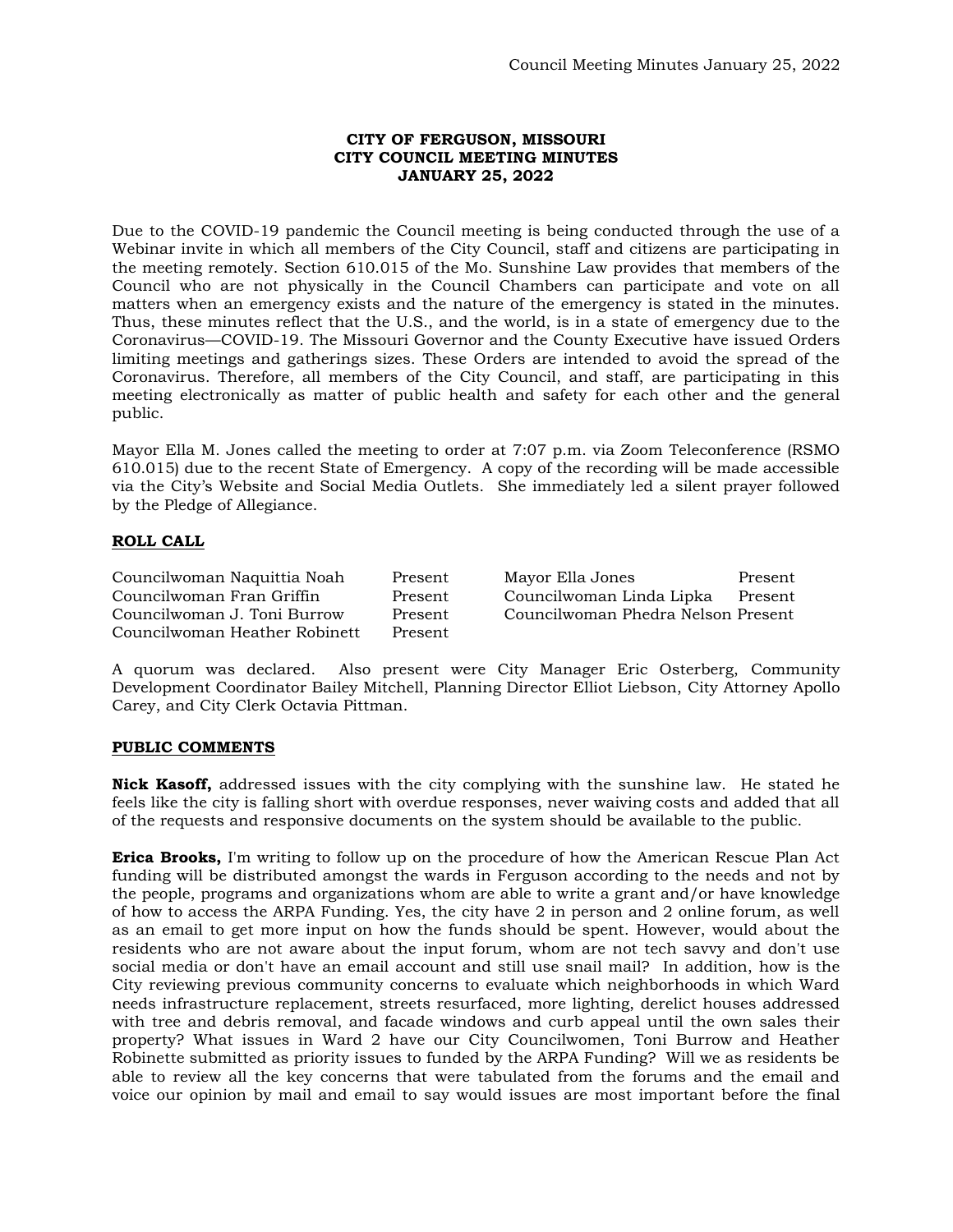issues are earmarked for the ARPA. We as a community want the ARPA Funding to be fair distributed to all the community of Ferguson and not to the people who have access.

### **MANAGER'S REPORT**

City Manager Osterberg reported that staff is tabulating the results of the ARPA hearings and they will be made public on the city's website. A report will also be given at a future meeting. As requested it was clarified that city council has also shared their ideas and may share additional ideas at the next meeting.

He also announced that the process will soon be underway to accept qualifications for a new auditing firm. The GFOA recommends changes every 2-3 years and the city has been with the current firm for approximately 10 years. A separate review will be conducted to determine if a forensic audit is needed as well. He explained that there are not any concerns of improprieties however given the high number of turnover an in-depth review would be beneficial. This process is not budgeted this year so the anticipated costs may be included in the next fiscal budget.

Council inquired of both the HR and Finance Director positions. He explained that HR remains open awaiting qualified candidates. Interviews are being scheduled for the Finance Director in hopes to have the position filled in the next month. He also added that he will make the financial status a priority for the upcoming meetings.

Gene Diaz, Code Enforcement Supervisor, offered comments regarding the software presentation at the special meeting. He stated that upon his onboarding he noticed there were deficiencies in public reporting, investigations, and staff responses to code enforcement issues. He added that the city should consider the software presented as it will better serve the community and assist staff in fulfilling their duties. He also extended an invitation to council to ride along in their respective wards to gain an understanding of their concerns; council accepted.

## **COVID Update – Chief John Hampton**

Chief Hampton was not present. City Manager Osterberg reported at the peak of the pandemic last year the city had a most 6 employees impacted at one time. Since the new variant, the city has reached a high of approximately 15 but that has since lowered to a smaller number. He noted that the city will continue to monitor COVID and practice all safety measures.

# **SPECIAL PRESENTATION**

## **Economic Development Sales Tax Funding**

CM Osterberg provided an overview of EDST funding;  $\frac{1}{2}$  sales tax on POS purchases approved in 2016. Approximately \$1M is received annually. It is designed to support economic development activities within Ferguson downtown. Statutory spending requirements include supporting downtown retail and TIF or other district restrictions, 20% floor on long-term economic development, 25% ceiling for administrative support and an annual report from the board as an overview of the expenditures; staff will follow up to convene the board soon. Suggestions were also offered of future uses.

## **Yard Signs For City Owned Property**

Coordinator Mitchell announced the City of Ferguson owns over 100 vacant lots across the City that are eligible for acquisition through the Adjacent-Side Lot Program or Property Restoration Program. In order to market these available properties, Staff would like to place yard signs on some of the lots. He has received estimates from multiple vendors for the signs and recommended OR Pechman Sign Co, a vendor we have used in the past. Discussion was held and Council asked that the signs are inclusive of the city's branding.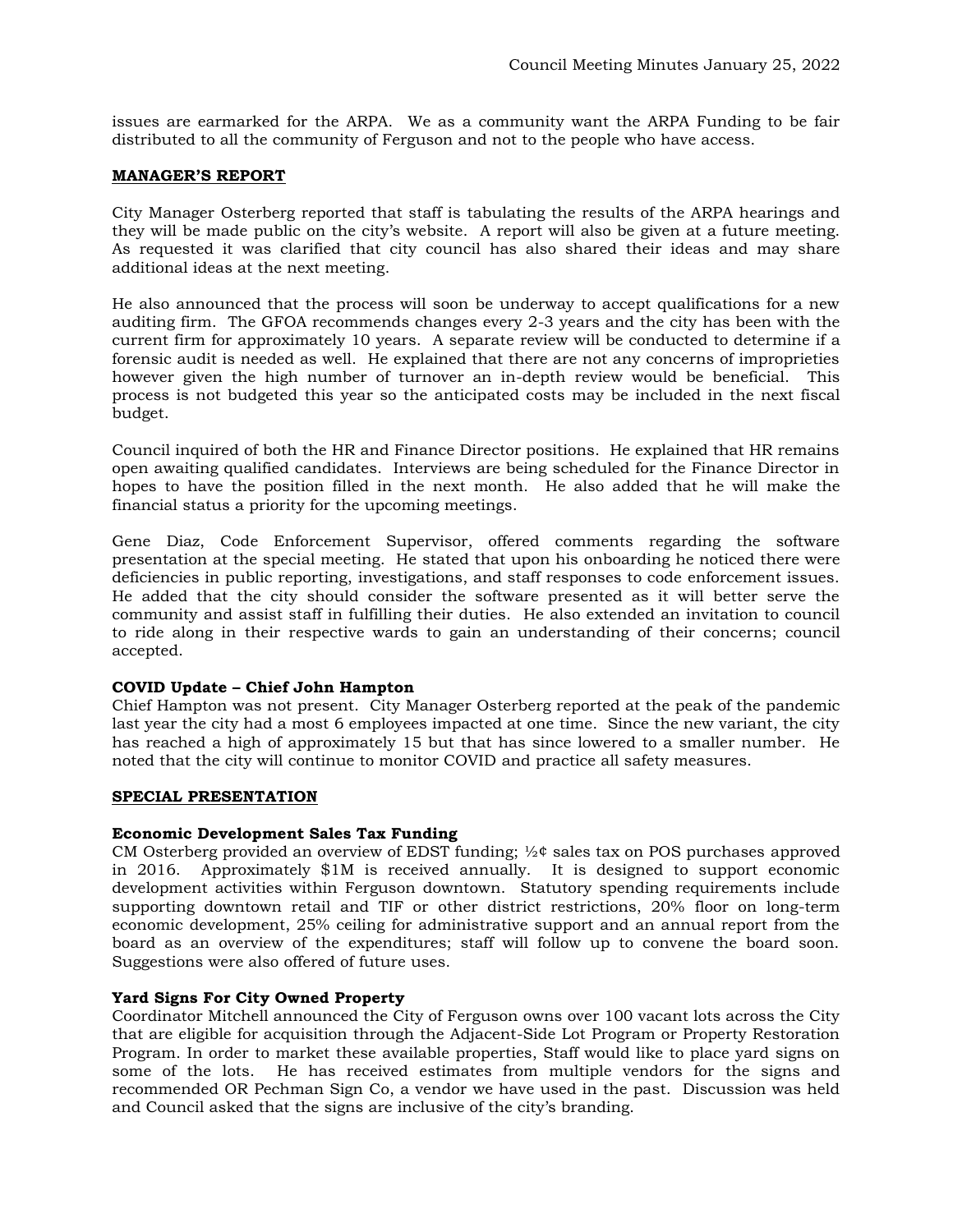## **PUBLIC HEARING**

**None**

### **CONSENT AGENDA**

#### **CITY COUNCIL MEETING MINUTES Regular Meeting Minutes**

Motion was made by Councilwoman Griffin and seconded by Councilwoman Nelson to approve the meeting minutes [January 11, 2022](https://www.fergusoncity.com/DocumentCenter/View/5537/Council-Meeting-Minutes-011122) as submitted. Unanimous vote in favor taken; **MOTION PASSED.** 

**Special Meeting Minutes: None**

**BOARD/ COMMISSION MEETING MINUTES None**

#### **APPOINTMENTS**

Mayor Jones noted the appointment of Orlando Sharpe to the St. Louis County MU Extension Council.

Councilwoman Lipka announced applications received from Patrick Concannon and Louis Arman for the Traffic Commission. She noted the need for appointments as the current vacancies and members out for illnesses are preventing the commission from a quorum and as such they are unable to meet. Discussion ensued of the applicants residing in wards 1 and 2, of having representation from each ward, and providing an opportunity for ward 3 residents to apply. Suggestion was also offered of making the appointments temporary. Motion was made by Councilwoman Griffin and seconded by Councilwoman Noah to postpone traffic commission appointments till the next meeting to allow representation from all wards. **ROLL CALL:**  Councilwoman Noah – aye; Councilwoman Griffin – aye; Councilwoman Burrow – nay; Councilwoman Robinett – nay; Mayor Jones – aye; Councilwoman Lipka – nay; Councilwoman Nelson – aye; **MOTION PASSED.** 

## **REQUESTS**

**Liquor License Approval** Need LLC d/b/a Déjà Vu II (3156 Pershall Road) *This license was not considered.* 

**PROCLAMATIONS None**

## **RESOLUTIONS**

**[Resolution No. 2022-03](https://www.fergusoncity.com/DocumentCenter/View/5536/Resolution-No-2022-03-STP-Atmore-elkins-woodwinds) – A Resolution Supporting The City Of Ferguson Authorizing The Mayor/City Manager To Execute The Necessary Documents For Forwarding The Project Proposal Application And Later Execute An Agreement For The Atmore/Elkins/ Woodwinds Project, Federally Funded Through The 2023-2026 Surface Transportation Program – Suballocated (STP-S) Program Grant Commission** 

Without objection, Resolution #2022-03 was introduced by Council Present and Attorney Carey provided the title only reading. Director Boyce explained we are applying for one STP grant to rebuild Atmore/Elkins/Woodwind. This project will remove and replace the asphalt driving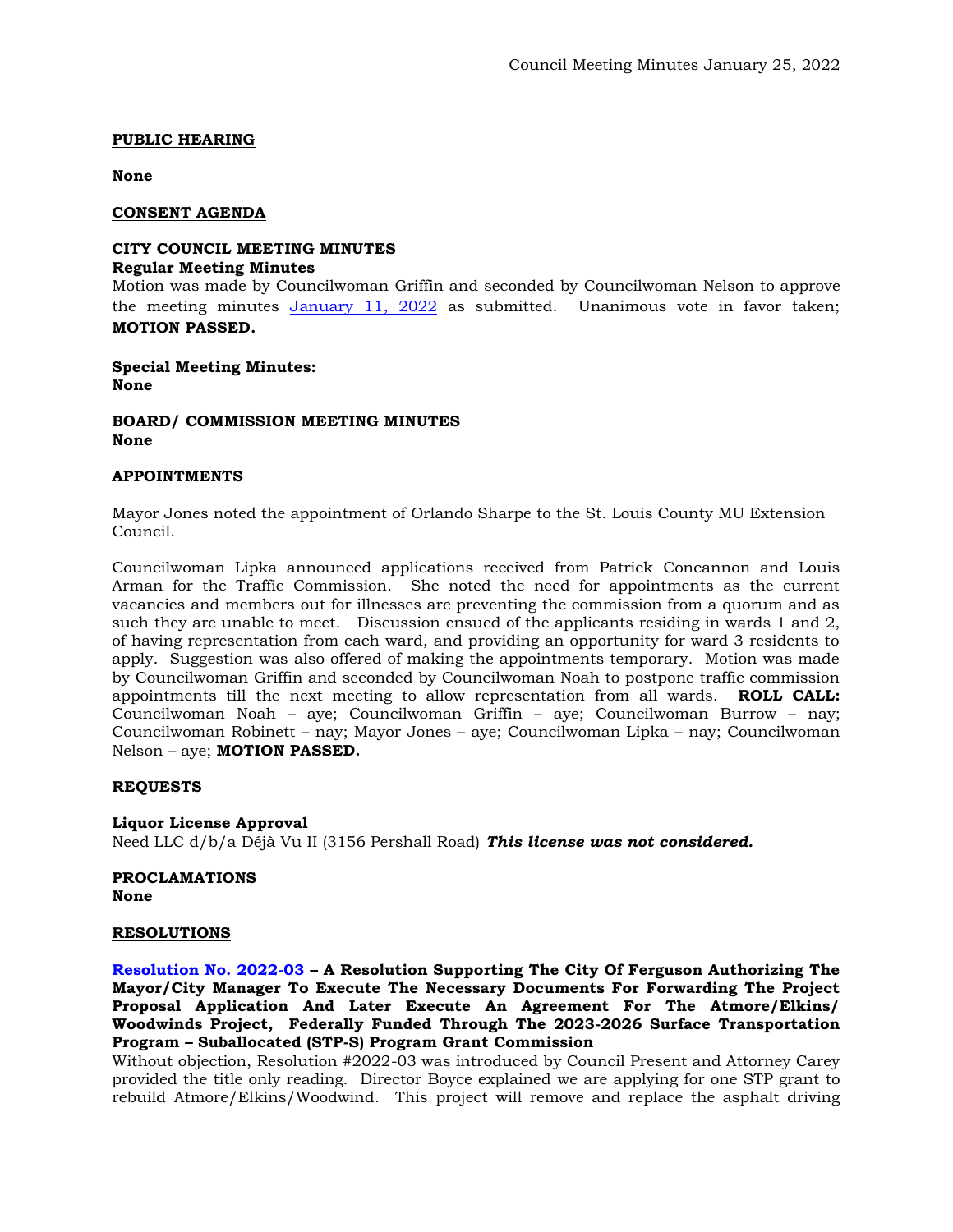surface, replace broken curbing, and upgrade the existing. The grant request is for \$545,897.00. If we are awarded this grant the City's portion will be 20% of the total eligible construction and engineering costs, or \$109,180.00; grant project engineering will begin in the Fall of 2023 and construction will commence in Spring of 2024. Motion was made by Councilwoman Nelson and seconded by Councilwoman Noah to approve Resolution No 2022- 03. **ROLL CALL:** Councilwoman Noah – aye; Councilwoman Griffin – aye; Councilwoman Burrow – aye; Councilwoman Robinett – aye; Mayor Jones – aye; Councilwoman Lipka – aye; Councilwoman Nelson – aye; **MOTION PASSED.**

## **BILLS REQUIRING FIRST READING**

**None** 

# **BILLS REQUIRING SECOND READING**

**None**

# **UNFINISHED BUSINESS**

**None**

## **NEW BUSINESS**

Councilwoman Lipka offered comments regarding the candidate filing process. She inquired of the requirement to file a personal financial disclosure, whose responsibility it is to enforce the requirement, and the lack of enforcement authority granted by the ordinance adopted by the city. Councilwoman Lipka made a motion to start the process to create an ordinance to repeal ordinance # 2020-3681. Discussion ensued and she noted the intent of the ordinance would be to give the process back to the Missouri Ethics Commission which would allow the MEC to police the process. **ROLL CALL:** Councilwoman Noah – aye; Councilwoman Griffin – aye; Councilwoman Burrow – aye; Councilwoman Robinett – aye; Mayor Jones – aye; Councilwoman Lipka – aye; Councilwoman Nelson – aye; **MOTION PASSED.**

## **MISCELLANEOUS**

**Councilwoman Noah** announced attendance at the NIMS training on 1/20 and stated it was informative regarding the process of management during a disaster. She added that she would support preparedness and tabletop exercises as a body. She thanked the fire department and stated appreciation for their life saving efforts on Ruggles and many other instances. She also stated she was able to tune in with the W. Florissant Advisory Council at Mercy who provided an update of the assistance they are offering our residents.

**Councilwoman Griffin** stated appreciation of residents that attended ARPA funding meetings and the anticipation of evaluating the process to increase access to the community. She reminded of the PROUD courageous conversation on tomorrow. She also stated she liked both presentation at the special meeting and offered comments of the usefulness as tools for staff. Last she reported her attendance at the status hearing and added that she was able to provide a written statement. Feb  $3<sup>rd</sup>$  the monitoring team will have a town hall. She commented on the need for all to work together and agreed that respect has to be maintained at all times.

**Councilwoman Burrow** stated appreciation for 1<sup>st</sup> responders, especially in Ferguson. She noted the Library is preparing events for Juneteenth and often run out of related reading materials; due to COVID the library has a 15 minute in branch limit. She stated there is a vacancy on the board and applications are being accepted. She thanked the city manager for assisting with the wi-fi issues. Lastly she reported on the CRB status hearing and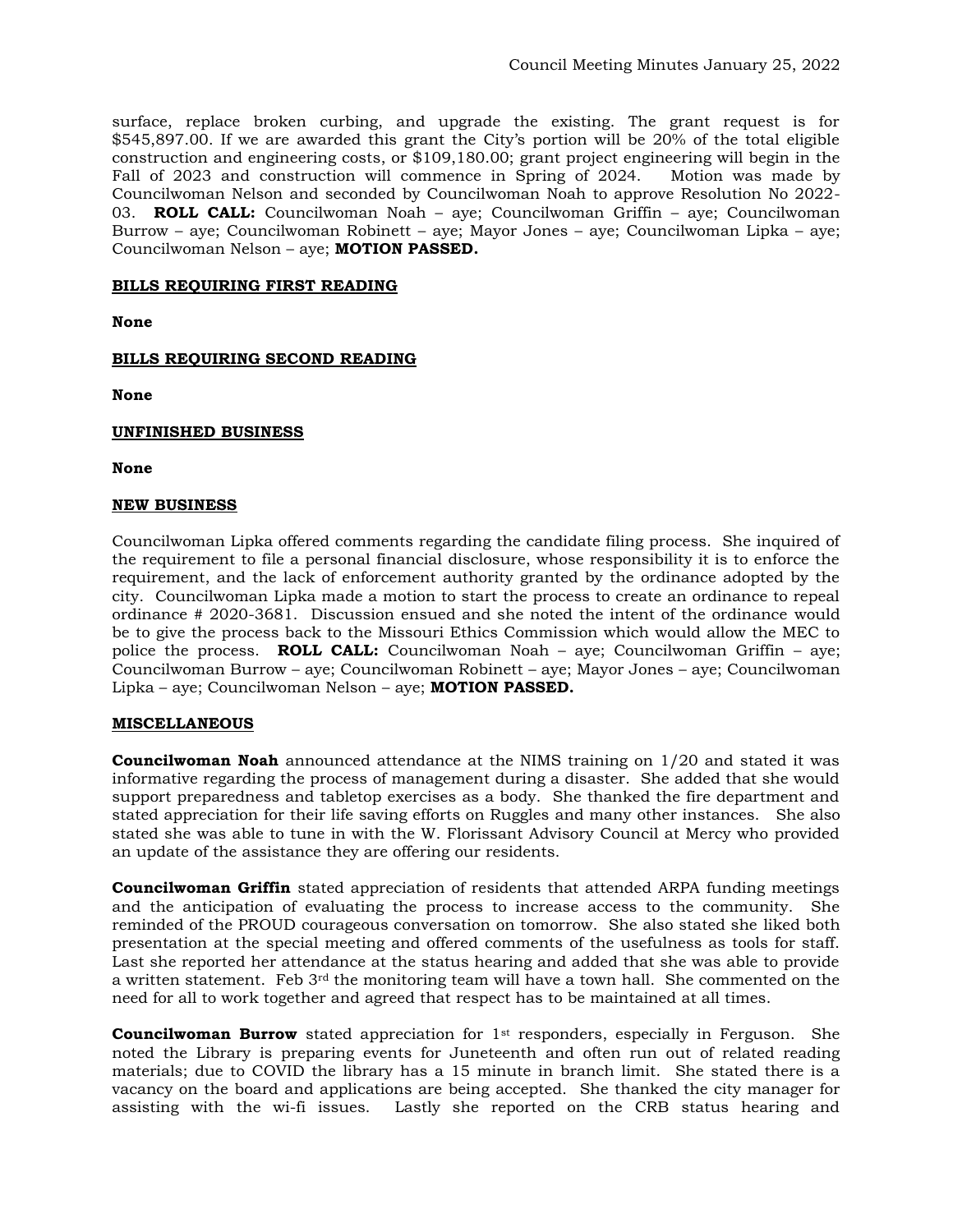disappointment with the judge. She stated it appears that the city is in partnerships and has implemented policies that the council is unaware of. She stated that the council is not on all of the calls and she wants to send a letter to the judge noting unhappiness.

**Councilwoman Robinett** thanked 1<sup>st</sup> responders for their efforts especially with COVID. She also commented regarding the status hearing; where all council were in attendance. She stated frustration that we are hearing that we are having troubles with hiring however it is a problem that is being experienced everywhere. She asked residents to understand the city is not dragging its feet; we are trying and hopeful that the city can get some leniency. She congratulated the city manager for the ARPA meeting format; the sessions were easy to follow and resulted in a lot of ideas. She commented that it is easy to be frustrated quickly these days and asked everyone to exercise more patience with dealing with each other and to be kind to one another.

**Councilwoman Lipka** thanked NPSC for the candidate forum and thanked Councilwoman Nelson for working together with the Zoning rep. She stated that the importance of the Traffic Commission with the number of traffic fatalities, speeders and recent issues of gathering vehicles. She noted the need to feel the commission and for those that are unable to be appointed she invited them to attend. She offered a reminder of the need to have a SOP work session. She noted her attendance at the status hearing asked council to share with all council members information they are sharing with Judge Perry. She stated that respect is given with received and asked that her direct questions are not confused with disrespect. She thanked the council for support of the motion to appeal the ordinance earlier to protect the integrity of each election. She lastly announced the passing of Jeff Apel, a citizen that was also a part of the BTC family and wished blessings to his family at this time.

**Councilwoman Nelson** thanked the fire department, Home Depot and volunteers for their assistance in distributing ppe totes to residents in collaboration with Home Depot; residents were grateful and thankful. She stated she was able to do wellness checks on residents in Hudson Hills and Nesbit Newton, all were appreciative. She also commented that the NIMS training was informative and helpful. She thanked the city manager for the ARPA sessions, residents were again appreciative of the opportunity to be heard.

**City Manager Osterberg** announced the two police officers will be starting within the next couple of weeks.

**City Clerk Pittman** had no report.

## **Attorney Apollo Carey** had no report.

**Mayor Jones** thanked the fire and police department for all they do for the city and surrounding communities. She congratulated Travonne Walker on being appointed as a Director of Forward Through Ferguson. She announced her attendance with Councilwoman Nelson doing wellness checks and support of the ppe distribution to citizens. She stated the initiative in Pleasant View Gardens (formerly Canfield Green) is not new; WashU is working with them and responsible for the prevention of evictions.

## **CLOSED SESSION**

**None**

**ADJOURNMENT**